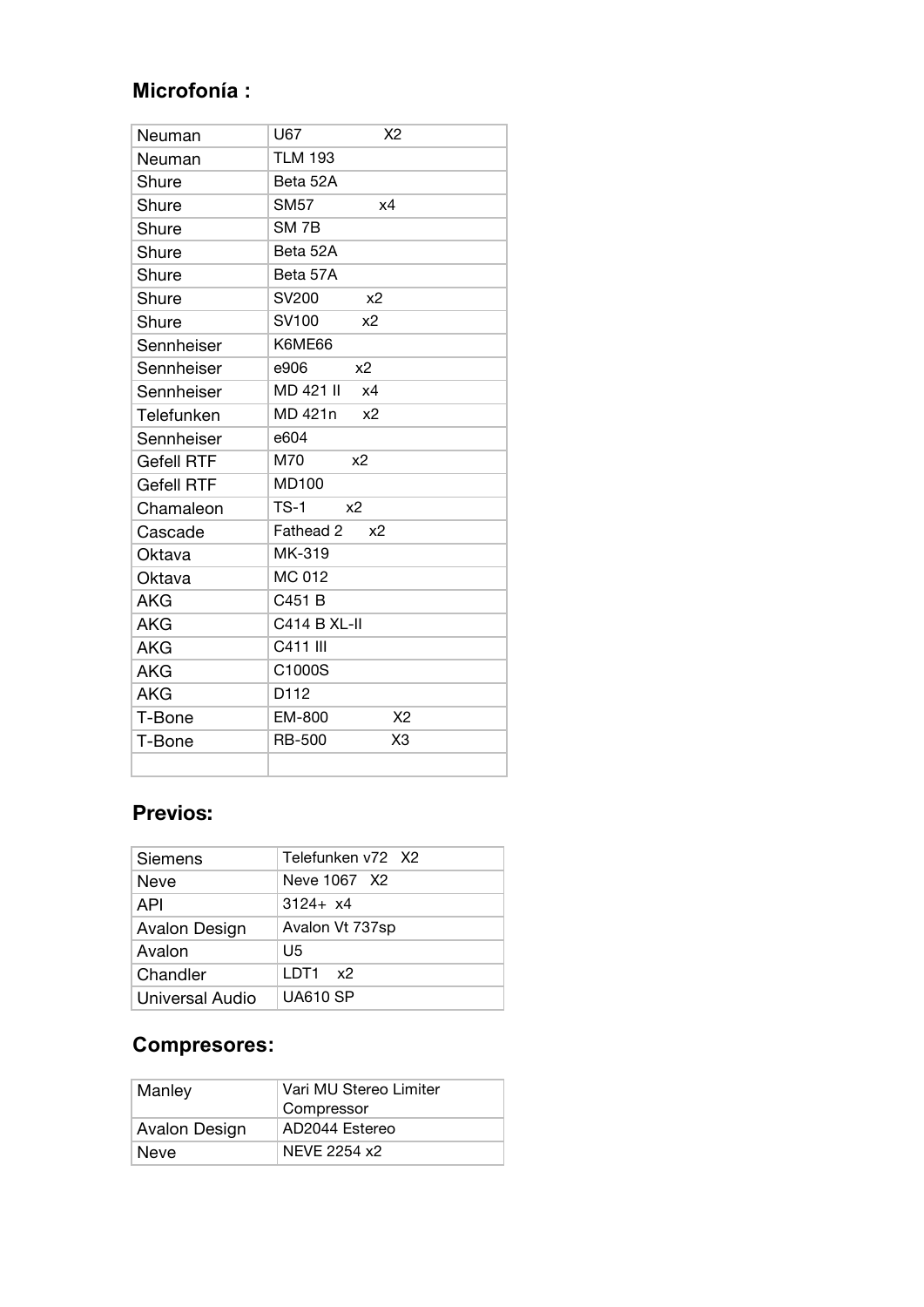### **Instrumentos:**

• *Teclados :*

PIANO Acustico YAMAHA G2 (1,78 mtrs)

Wurlitzer

Vox Continental

Moog Voyager

• *Guitarras:*

#### *- Acústicas:*

| Mariano Conde         | $ef4-5$              |
|-----------------------|----------------------|
| <b>Prudencio Saez</b> | Prudencio 89         |
| <b>Prudencio Saez</b> | Mandolina            |
| Yamaha                | <b>GL1 Guitalele</b> |
| Martin & Co           | Martin EST.1833      |
| Ovation               | Glen Cambell 41-4    |
| Gretsch               | Resonador dobro      |

#### *- Eléctricas:*

| Gibson        | <b>ES-125TC</b>           |
|---------------|---------------------------|
| Gibson        | Les Paul Custom De luxe N |
| Gibson        | Les Paul Custom SG Blanca |
| Fender        | <b>Squier Strat</b>       |
| Fender        | Stratocaster              |
| <b>Ibanez</b> | <b>IBANEZ ST100</b>       |
| Fender        | Telecaster 1978           |

#### *- Bajos :*

| Music Man | Sting Ray 5             |
|-----------|-------------------------|
| Fender    | Jazz Bass 1968          |
| Fender    | <b>Precision Bass</b>   |
| Fender    | Jazz Bass fretles       |
| Fender    | <b>Musicmaster Bass</b> |
| Hofner    | Vilinbass               |
| Parrot    | Contrabajo              |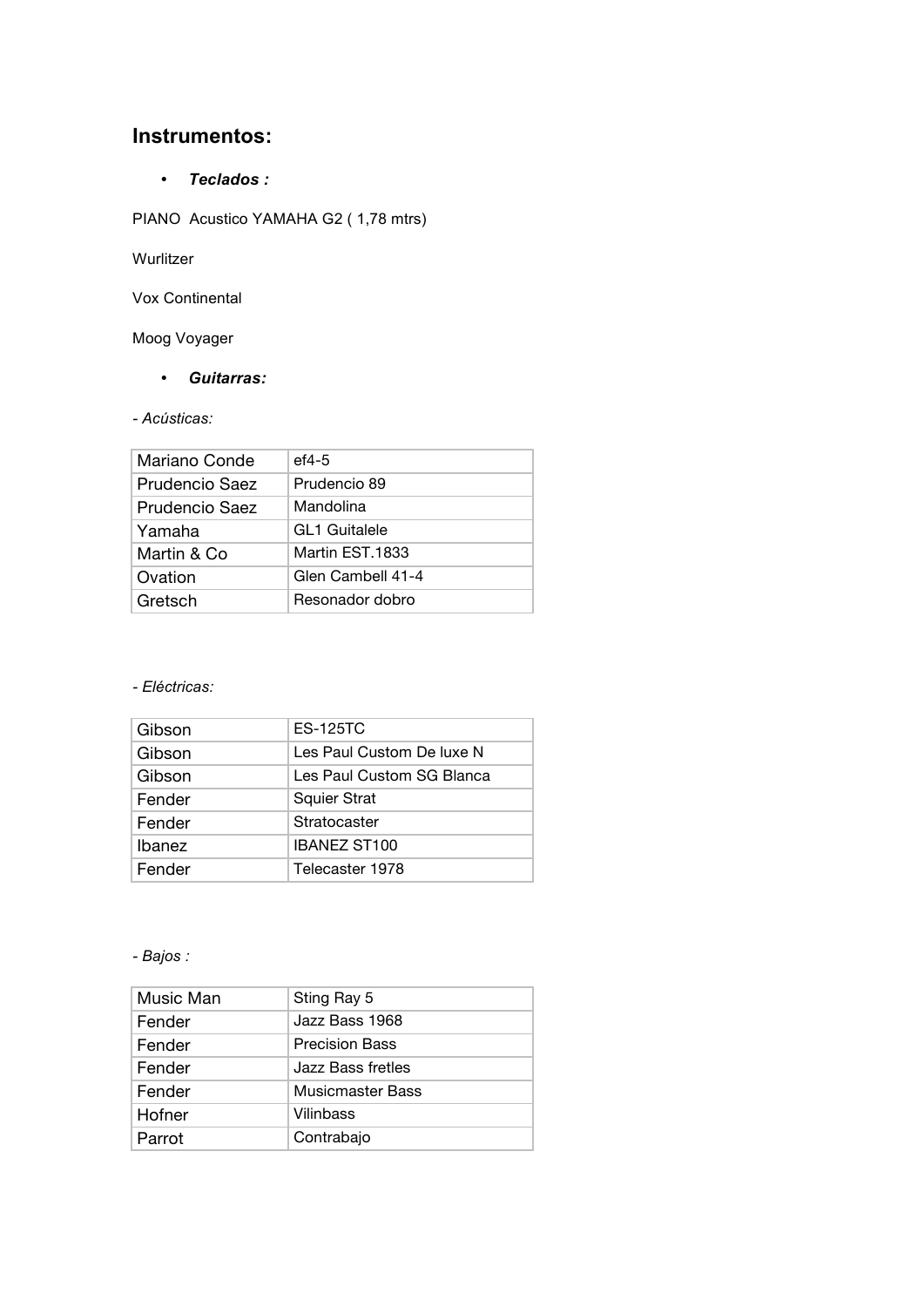| -Amplificadores :         |                     |                  |
|---------------------------|---------------------|------------------|
| Ampeg                     | Micro VR            | Cabezal Bajo     |
| Ampeg                     | <b>SVT-210AV</b>    | Bafle            |
| Ampeg                     | SVT-410 HLF         | Bafle            |
| Ampeg                     | <b>SVT-450 HU</b>   | Cabezal Bajo     |
| <b>GK Gallien Krueger</b> | Backline 112        | Combo            |
| Fender                    | 2x12"               | Bafle            |
| Fender                    | Bassman 135         | Cabezal Guitarra |
| Fender                    | Champion "600"      | Ampli Guitarra   |
| Fender                    | <b>Blues Deluxe</b> | Ampli Guitarra   |
| Ashdown                   | MAG C115-300 EVO II |                  |
| Enginering                |                     |                  |
| Marshall                  | <b>MG 100 DFX</b>   | Ampli Guitarra   |
| Marshall                  | MG 15 mszw          | Ampli Guitarra   |

*- Pedales:*

| <b>Boss</b> | <b>Chromatic Tuner TU-2</b>   | Afinador       |
|-------------|-------------------------------|----------------|
| Boss        | <b>Bass Chorus CEB-3</b>      | Chorus         |
| <b>Boss</b> | <b>Bass Synthesizer SYB-3</b> | Modulador      |
| <b>Boss</b> | Digital Reverb RV-3           | Reverb         |
| Dunlop      | Cry baby Model GCB-95         | wa-wa          |
| Aguilar     | Tone Hammer                   | Eq Bajo / D.I. |
| Tech 21     | Sans Amp Bass Driver DI       | Eq Bajo / D.I. |
| Hofner      | Hofner Analogue               | Delay          |
| Ibanez      | Tubescreamer                  | Distorsión     |
| Marshall    | The Jackhammer JH-1           | Distorsión     |
| Sonomatic   | Turbo 808 Deluxe              | Distorsión     |
| <b>MXR</b>  | <b>Bass Envelope Filter</b>   | Modulador      |
| <b>MXR</b>  | Phase 90                      | Modulador      |
| Little Labs | STD                           | D.I.           |
| <b>Boss</b> | TR-2                          | Tremolo        |
| Radial      | Reamp X-Amp                   | Reamp          |

### **Mixers:**

• *Control A:*

| Raindrik    | LN3 40 canales |                   |
|-------------|----------------|-------------------|
| Neve        | Neve 8804      | Controlador       |
| <b>Neve</b> | Neve 8816      | Sumador Analógico |

• *Control B:*

| Amek | Einstein Super "E" 40 CH |
|------|--------------------------|